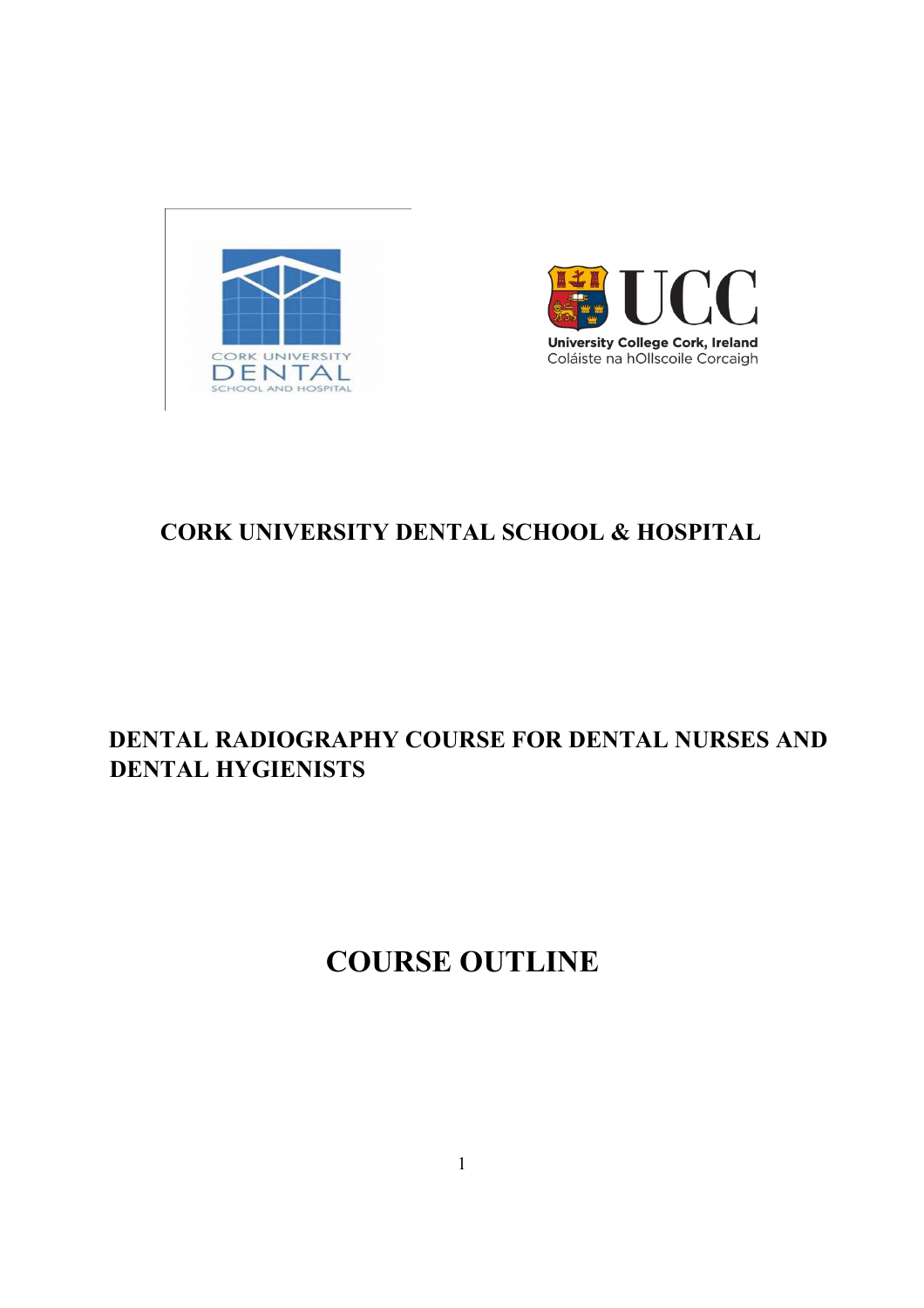#### **COURSE OVERVIEW**

At the end of this course, students should be competent in dental radiographic technique for use in dental practice in Ireland. The theoretical component of the course will be delivered at the Cork Dental Hospital. The basics of radiographic technique will initially be delivered in University Dental School and Hospital and subsequently supervised by a dentist in practice. A record of all radiographic examinations conducted in practice will be recorded in a log book. Students will be assessed at various stages throughout and at the end of the course. Upon successful completion of the course, Dental Nurses **must** register with the Dental Council if they wish to conduct radiographic examinations in practice.

### **COURSE OBJECTIVES**

This course will be delivered whereby the students attend lectures at the Dental School and it is hoped that some material will be delivered online. Practical radiography sessions, radiographic technique and image processing will be done the dental Hospital and continued in dental practice. Students will be encouraged to ask questions of the instructors on the course. The primary objective of the course is that upon successful completion dental nurses and hygienists should be competent to undertake dental radiography to a standard required for general practice in Ireland.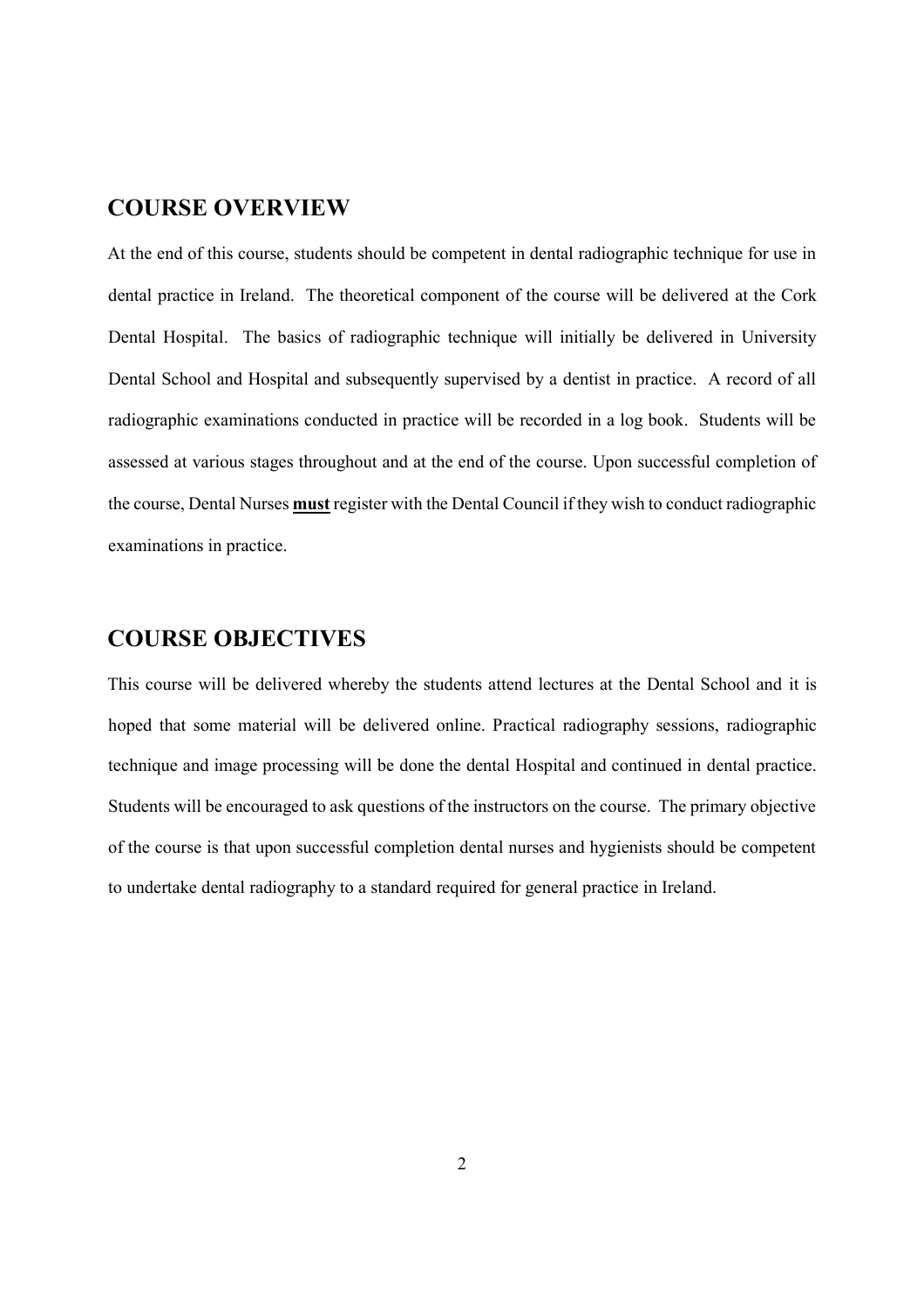### **COURSE CONTENT**

The course consists of 12 modules and are available online and presented by lecturers from the X ray Dept., Cork University Dental School and Hospital. Real X-ray images and video clips are used to further your understanding of the topics.

A logbook must be kept by the students to record their clinical experience of taking dental radiographs. This logbook must include the number and types of radiographs taken, the quality rating and identification of any film faults. A minimum quota for the number of views taken, as follows:

#### **25 PANORAMIC VIEWS**

#### **25 INTRAORAL VIEWS**

The techniques for various views include:

- Occlusal views
- Bitewing
- Panoramic
- Periapicals

The course will run on a Monday night from 7.00 to 8.30pm. There are a maximum of 7 nights to attend for Lectures.

Students will have to attend on one Saturday morning for a practical session and One Saturday morning for the final examination.

There will also be a practical exam and students will have to attend during a weekday in order to sit the practical component.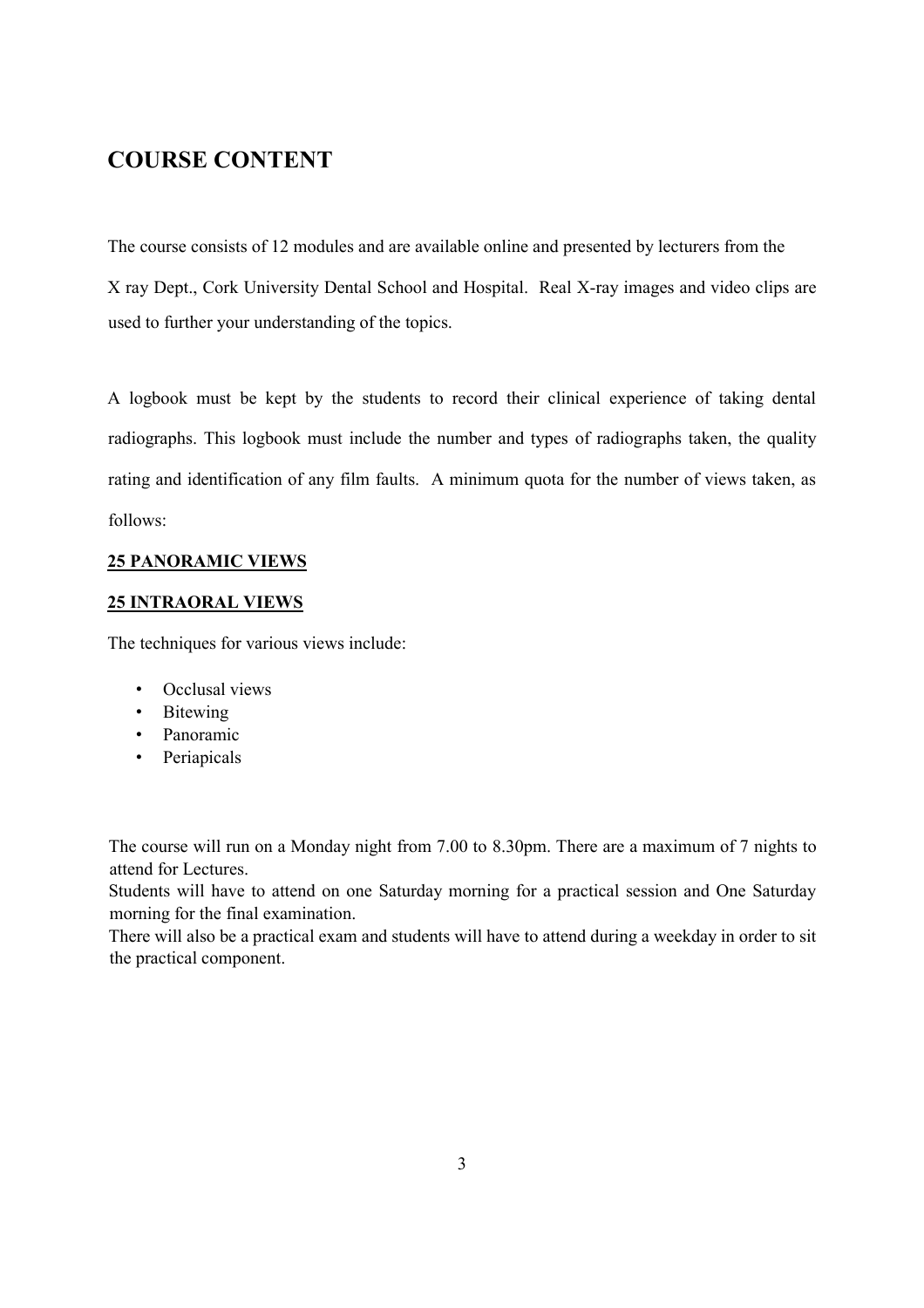## **ENTRY REQUIREMENT**

To enter the Cork University Dental School & Hospital Certificate in Dental Radiography and to enrol on the course, you must be a current student of a recognized dental nurse course or hold a recognized qualification in Dental Nursing or Dental Hygiene.

You will need **regular broadband access to the internet** using a **computer with sound** (either using headphones or speakers). A current **email address** is also required. Finally, you will need Access to licensed **radiographic equipment** and the **signed support of your dental Practitioner** who is willing to supervise you whilst you take radiographs for your logbook. **Dental practitioners are asked to make local arrangements to facilitate students obtaining practical experience in techniques not available in the dental surgeries**.

### **RECOMMENDED READING MATERIAL**

Textbook: 'Radiography & Radiology for Dental Nurses' by Eric Whaites. Churchill Livingstone

**FEES** 

€975.00 per student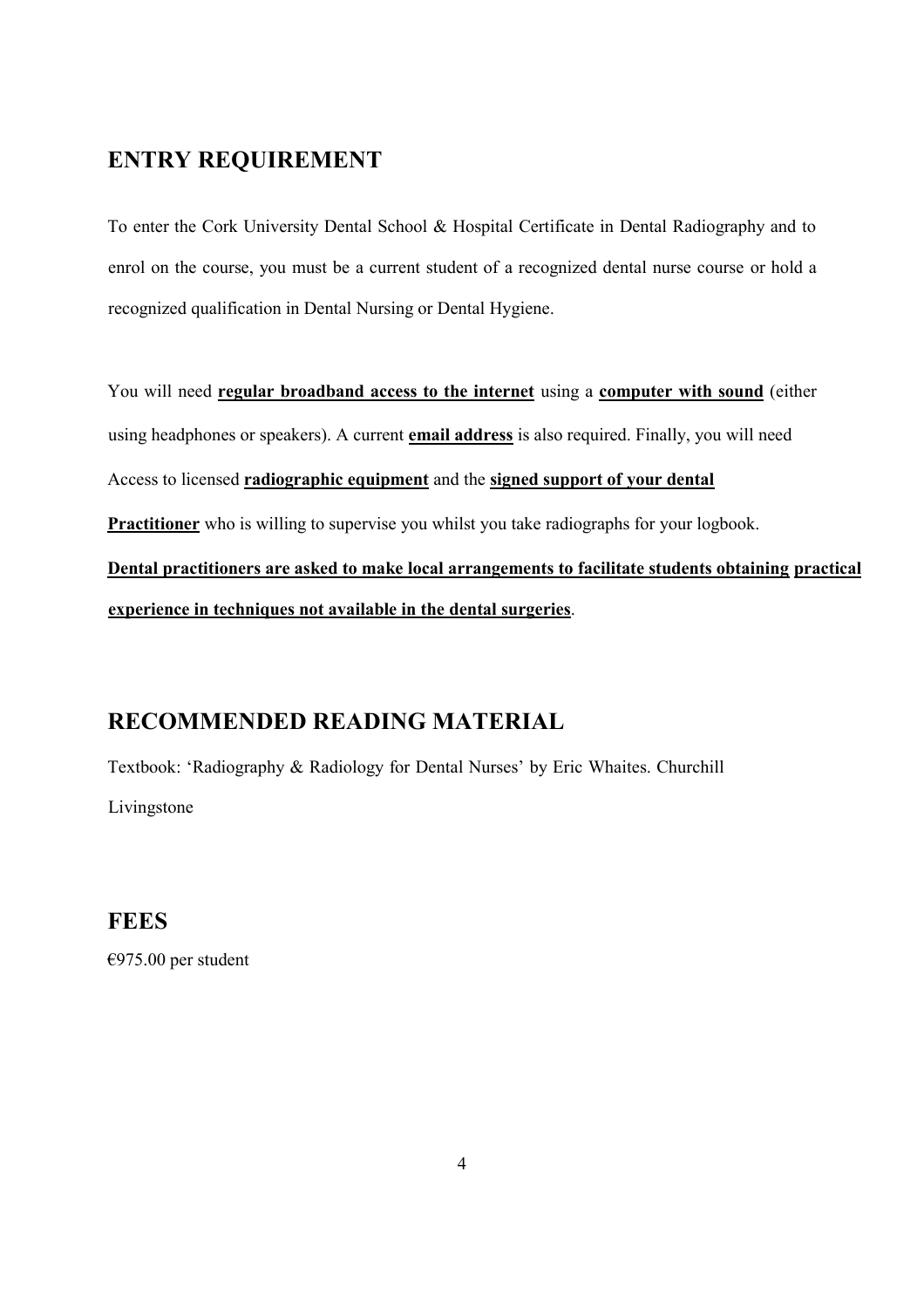# **CONTACT US**

Dr Caitriona Ahern X Ray Department Cork University Dental School & Hospital Wilton Cork Telephone: 021 4901175 E-mail: caitriona.ahern@ucc.ie

## **PROGRAMME SCHEDULE**

#### **WEEK**

|                | <b>Introduction to Programme</b>                    |
|----------------|-----------------------------------------------------|
| $\mathbf{1}$   | <b>Basic and Radiation Physics</b>                  |
|                | <b>Concepts of Radiation and Atomic Structure</b>   |
|                | X-ray Production (online)<br>$\bullet$              |
| $\overline{2}$ | <b>Basic and Radiation Physics</b>                  |
|                | Interaction with Tissue and Bioeffects of Radiation |
|                | <b>Radiation Protection</b>                         |
|                | <b>X-ray Equipment</b>                              |
|                | General X-ray tubes                                 |
| 3              | <b>X-ray Equipment</b> •                            |
|                | Dental X-ray tubes                                  |
|                | <b>Exposure Factors</b>                             |
|                | <b>Basic and Advanced Concepts</b>                  |
|                | <b>Radiographic Technique</b>                       |
|                | <b>Indications and Considerations</b>               |
| 4              | <b>Radiographic Technique</b>                       |
|                | Principles of Dental Technique                      |
|                | o Paralleling / Bisected Angle o                    |
|                | <b>Bitewing</b>                                     |
|                | <b>X-ray Equipment</b>                              |
|                | Specialised X-ray tubes                             |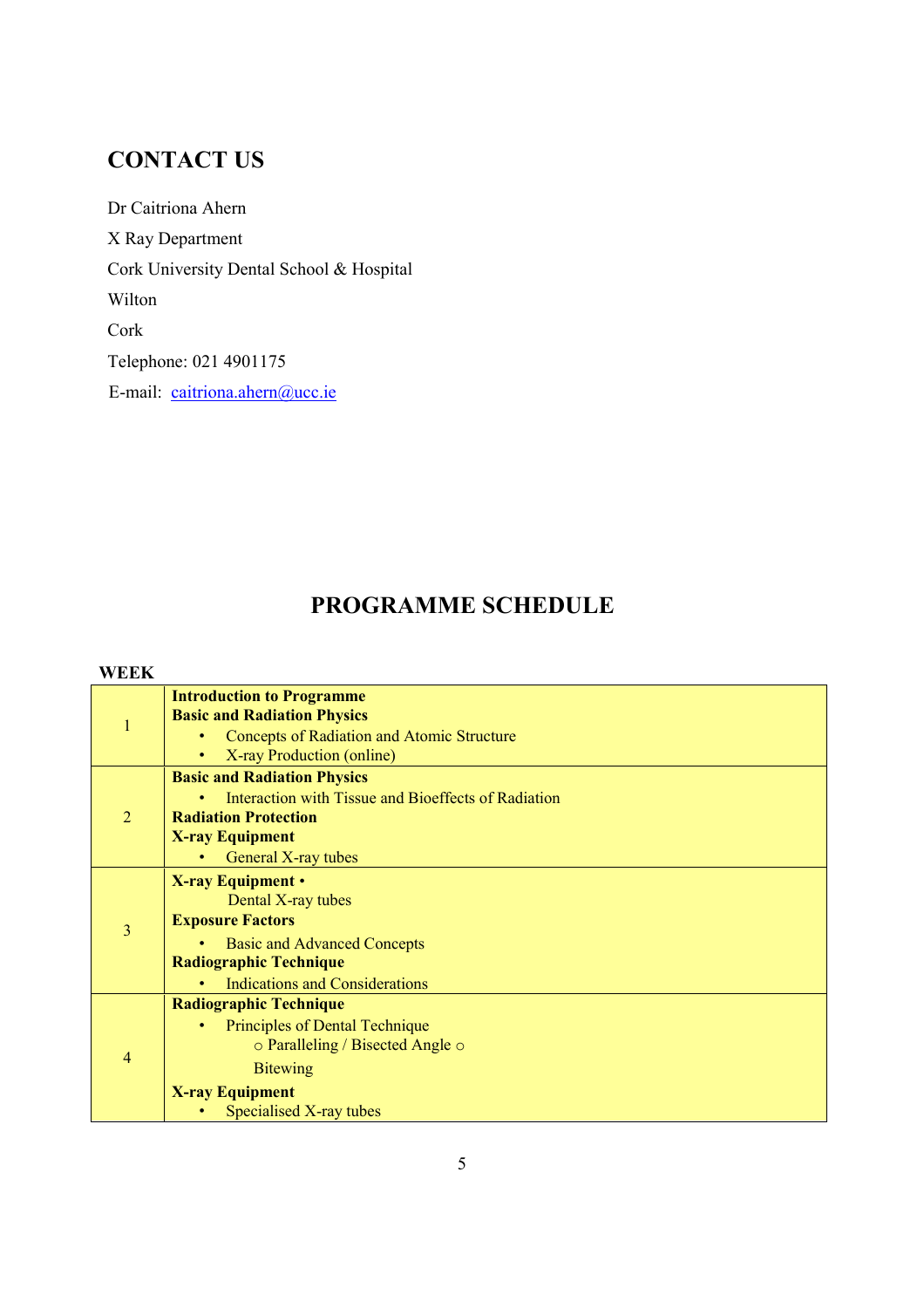|                | Radiographic Technique .                                     |  |  |
|----------------|--------------------------------------------------------------|--|--|
|                | Principles of Dental Technique                               |  |  |
|                | $\circ$ Occlusal $\circ$ OPG                                 |  |  |
| 5              | <b>Exposure Factors</b>                                      |  |  |
|                | <b>Image Quality Criteria</b><br>۰                           |  |  |
|                |                                                              |  |  |
|                |                                                              |  |  |
|                | <b>Image Receptors</b>                                       |  |  |
|                | <b>Image Production and Film</b>                             |  |  |
| 6              | <b>Screens and Cassettes</b><br>٠                            |  |  |
|                | Digital image Production $\circ$ Receptors<br>$\bullet$      |  |  |
|                | o Acquisition and imaging chain                              |  |  |
|                | <b>Processing</b>                                            |  |  |
|                | Film Processing: Principles and Practice<br>٠                |  |  |
|                | <b>Chemical Hazards •</b><br><b>Film Faults</b><br>$\bullet$ |  |  |
|                | <b>Digital Processing</b><br>٠                               |  |  |
| $\overline{7}$ | <b>Digital Hardcopy</b><br>$\bullet$                         |  |  |
|                |                                                              |  |  |
|                |                                                              |  |  |
|                |                                                              |  |  |
|                | <b>Legislation and Dosimetry</b>                             |  |  |
|                | Legislation •<br>Dosimetry<br>٠                              |  |  |
|                | <b>Quality Assurance</b>                                     |  |  |
| 8              | Equipment                                                    |  |  |
|                |                                                              |  |  |
|                |                                                              |  |  |
|                |                                                              |  |  |
|                | <b>Quality Assurance</b>                                     |  |  |
|                | Photographic                                                 |  |  |
|                | Digital                                                      |  |  |
| 9              | <b>Clinical Audit</b>                                        |  |  |
|                |                                                              |  |  |
|                |                                                              |  |  |
|                | <b>Radiographic Technique</b>                                |  |  |
|                | Radiographic Anatomy                                         |  |  |
|                | Radiographic Image Appraisal / Critique                      |  |  |
| 10             |                                                              |  |  |
|                |                                                              |  |  |
|                |                                                              |  |  |
|                |                                                              |  |  |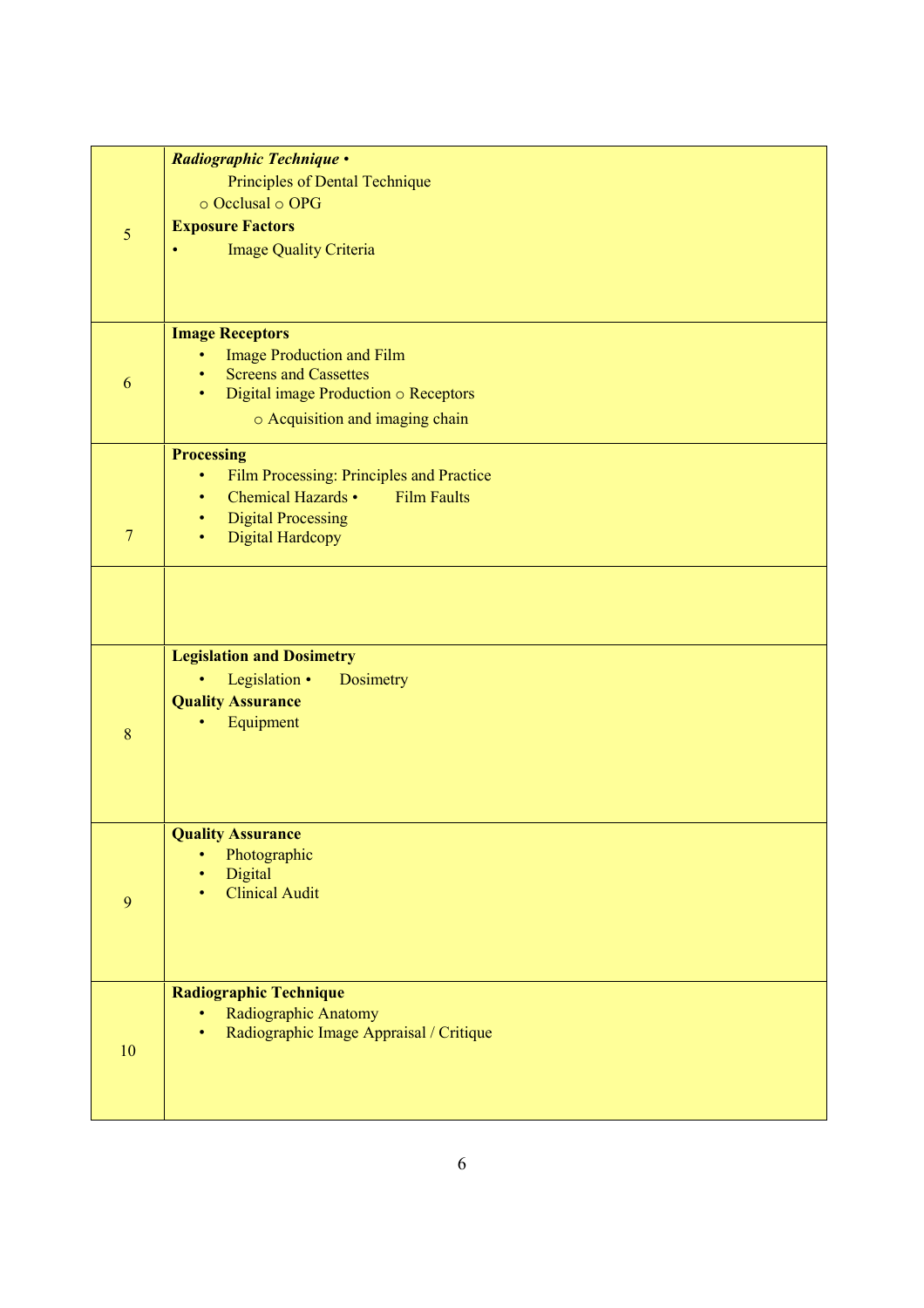| 11 | Logbook completion                                                                                                                          |
|----|---------------------------------------------------------------------------------------------------------------------------------------------|
| 12 | Logbook completion                                                                                                                          |
| 13 | <b>Logbook Completion</b>                                                                                                                   |
| 14 | <b>Logbook Completion</b>                                                                                                                   |
| 15 | Logbook Completion                                                                                                                          |
| 16 | <b>On completion of logbook - Competency Assessment (attendance at Cork University Dental</b><br><b>School &amp; Hospital - compulsory)</b> |
| 17 | Exit Assessment                                                                                                                             |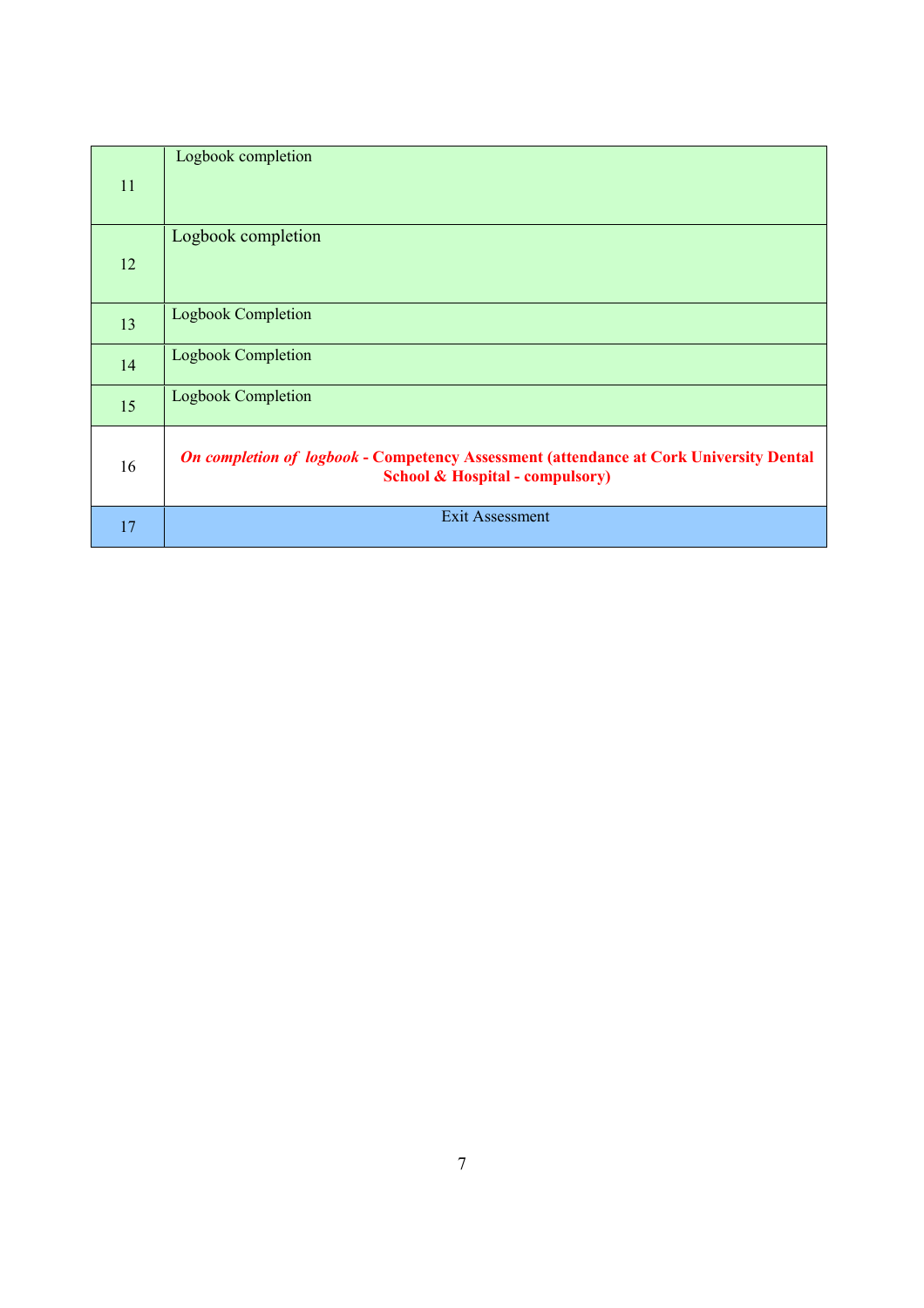

# **CORK UNIVERSITY DENTAL SCHOOL & HOSPITAL**

# **Letter of Support from Supervising dentist**

# **TO UNDERTAKE THE INTRAORAL AND PANORAMIC RADIOGRAPHY COURSE FOR DENTAL NURSES AND DENTAL HYGIENISTS**

## **I agree to the following conditions:**

- I will supervise the dental nurse in radiographic technique and I will sign the radiographic logbook relating to images made by the student
- The practice has and will use image holders/positioning devices on all patients for bitewing and periapical images
- I have or have access to a panoramic machine